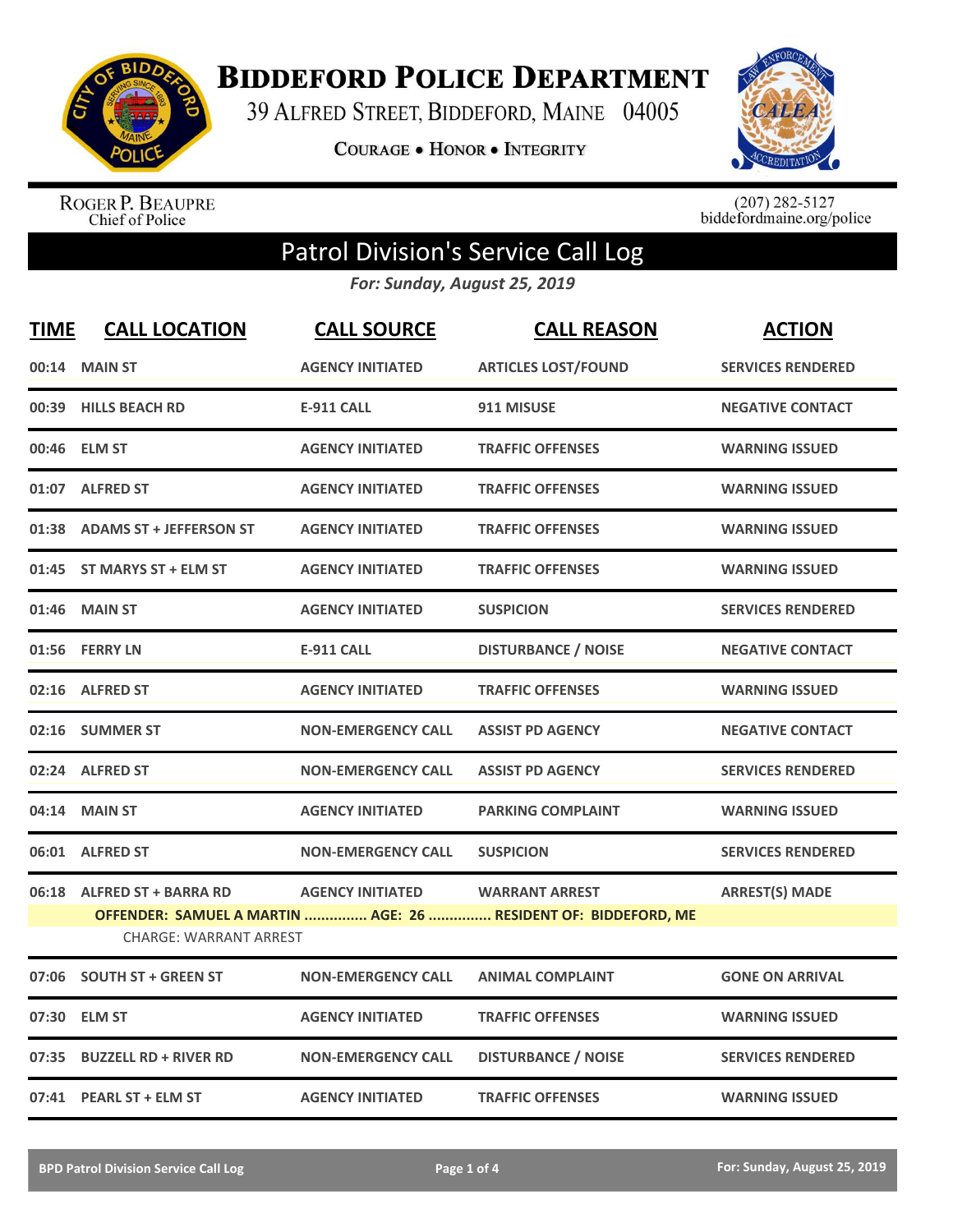| <b>TIME</b> | <b>CALL LOCATION</b>                                                                                                                                                       | <b>CALL SOURCE</b>        | <b>CALL REASON</b>         | <b>ACTION</b>            |  |  |
|-------------|----------------------------------------------------------------------------------------------------------------------------------------------------------------------------|---------------------------|----------------------------|--------------------------|--|--|
|             | 07:47 LINCOLN ST                                                                                                                                                           | <b>AGENCY INITIATED</b>   | <b>TRAFFIC OFFENSES</b>    | <b>WARNING ISSUED</b>    |  |  |
|             | 08:15 SOUTH ST                                                                                                                                                             | <b>AGENCY INITIATED</b>   | <b>TRAFFIC OFFENSES</b>    | <b>WARNING ISSUED</b>    |  |  |
|             | 08:22 SOUTH ST                                                                                                                                                             | <b>AGENCY INITIATED</b>   | <b>TRAFFIC OFFENSES</b>    | <b>VSAC ISSUED</b>       |  |  |
|             | 08:23 HILL ST                                                                                                                                                              | <b>WALK-IN AT STATION</b> | <b>JUVENILE OFFENSES</b>   | <b>SERVICES RENDERED</b> |  |  |
|             | 08:33 SOUTH ST + QUIMBY ST                                                                                                                                                 | <b>AGENCY INITIATED</b>   | <b>TRAFFIC OFFENSES</b>    | <b>WARNING ISSUED</b>    |  |  |
|             | 08:46 MAY ST                                                                                                                                                               | <b>AGENCY INITIATED</b>   | <b>TRAFFIC OFFENSES</b>    | <b>WARNING ISSUED</b>    |  |  |
| 08:49       | <b>BRACKETT ST</b>                                                                                                                                                         | <b>NON-EMERGENCY CALL</b> | <b>FIGHTS</b>              | <b>ARREST(S) MADE</b>    |  |  |
|             | OFFENDER: SHANE FRANCIS MCKINNON  AGE: 31  RESIDENT OF: BIDDEFORD, ME<br>CHARGE: DOMESTIC VIOLENCE TERRORIZING, PRIORS DV<br>CHARGE: VIOLATING PROTECTION FROM ABUSE ORDER |                           |                            |                          |  |  |
|             | 09:09 ALFRED ST                                                                                                                                                            | <b>AGENCY INITIATED</b>   | <b>TRAFFIC OFFENSES</b>    | <b>WARNING ISSUED</b>    |  |  |
|             | 09:15 SOUTH ST                                                                                                                                                             | <b>E-911 CALL</b>         | 911 MISUSE                 | <b>NEGATIVE CONTACT</b>  |  |  |
|             | 09:22 ALFRED ST                                                                                                                                                            | <b>AGENCY INITIATED</b>   | <b>TRAFFIC OFFENSES</b>    | <b>VSAC ISSUED</b>       |  |  |
|             | 09:38 ALFRED ST                                                                                                                                                            | <b>AGENCY INITIATED</b>   | <b>TRAFFIC OFFENSES</b>    | <b>WARNING ISSUED</b>    |  |  |
|             | 09:46 ALFRED ST                                                                                                                                                            | <b>AGENCY INITIATED</b>   | <b>TRAFFIC OFFENSES</b>    | <b>WARNING ISSUED</b>    |  |  |
|             | 09:50 DECARY RD                                                                                                                                                            | <b>E-911 CALL</b>         | 911 MISUSE                 | <b>UNABLE TO LOCATE</b>  |  |  |
|             | 09:52 MAIN ST + WATER ST                                                                                                                                                   | <b>WALK-IN AT STATION</b> | <b>ARTICLES LOST/FOUND</b> | <b>SERVICES RENDERED</b> |  |  |
|             | 09:53 POOL ST + HILLS BEACH RD                                                                                                                                             | <b>NON-EMERGENCY CALL</b> | <b>WARRANT ARREST</b>      | <b>GONE ON ARRIVAL</b>   |  |  |
|             | 09:59 ALFRED ST                                                                                                                                                            | <b>AGENCY INITIATED</b>   | <b>TRAFFIC OFFENSES</b>    | <b>VSAC ISSUED</b>       |  |  |
|             | 10:22 ELM ST                                                                                                                                                               | <b>AGENCY INITIATED</b>   | <b>TRAFFIC OFFENSES</b>    | <b>WARNING ISSUED</b>    |  |  |
|             | 10:30 MISTY MEADOWS DR                                                                                                                                                     | E-911 CALL                | 911 MISUSE                 | <b>WARNING ISSUED</b>    |  |  |
|             | 10:33 PRECOURT ST                                                                                                                                                          | <b>AGENCY INITIATED</b>   | <b>TRAFFIC OFFENSES</b>    | <b>VSAC ISSUED</b>       |  |  |
|             | 10:45 BRIARWOOD DR                                                                                                                                                         | <b>NON-EMERGENCY CALL</b> | <b>THEFT</b>               | <b>SERVICES RENDERED</b> |  |  |
|             | 10:46 ELM ST                                                                                                                                                               | <b>AGENCY INITIATED</b>   | <b>TRAFFIC OFFENSES</b>    | <b>WARNING ISSUED</b>    |  |  |
|             | 10:59 ALFRED ST                                                                                                                                                            | <b>AGENCY INITIATED</b>   | <b>TRAFFIC OFFENSES</b>    | <b>VSAC ISSUED</b>       |  |  |
|             | 11:07 ELM ST                                                                                                                                                               | <b>WALK-IN AT STATION</b> | <b>SUSPICION</b>           | <b>REPORT TAKEN</b>      |  |  |
|             | 11:10 RIDGEVIEW DR                                                                                                                                                         | <b>NON-EMERGENCY CALL</b> | <b>BURGLARY</b>            | <b>SERVICES RENDERED</b> |  |  |
|             | 11:18 SUMMER ST                                                                                                                                                            | <b>NON-EMERGENCY CALL</b> | <b>JUVENILE OFFENSES</b>   | <b>SERVICES RENDERED</b> |  |  |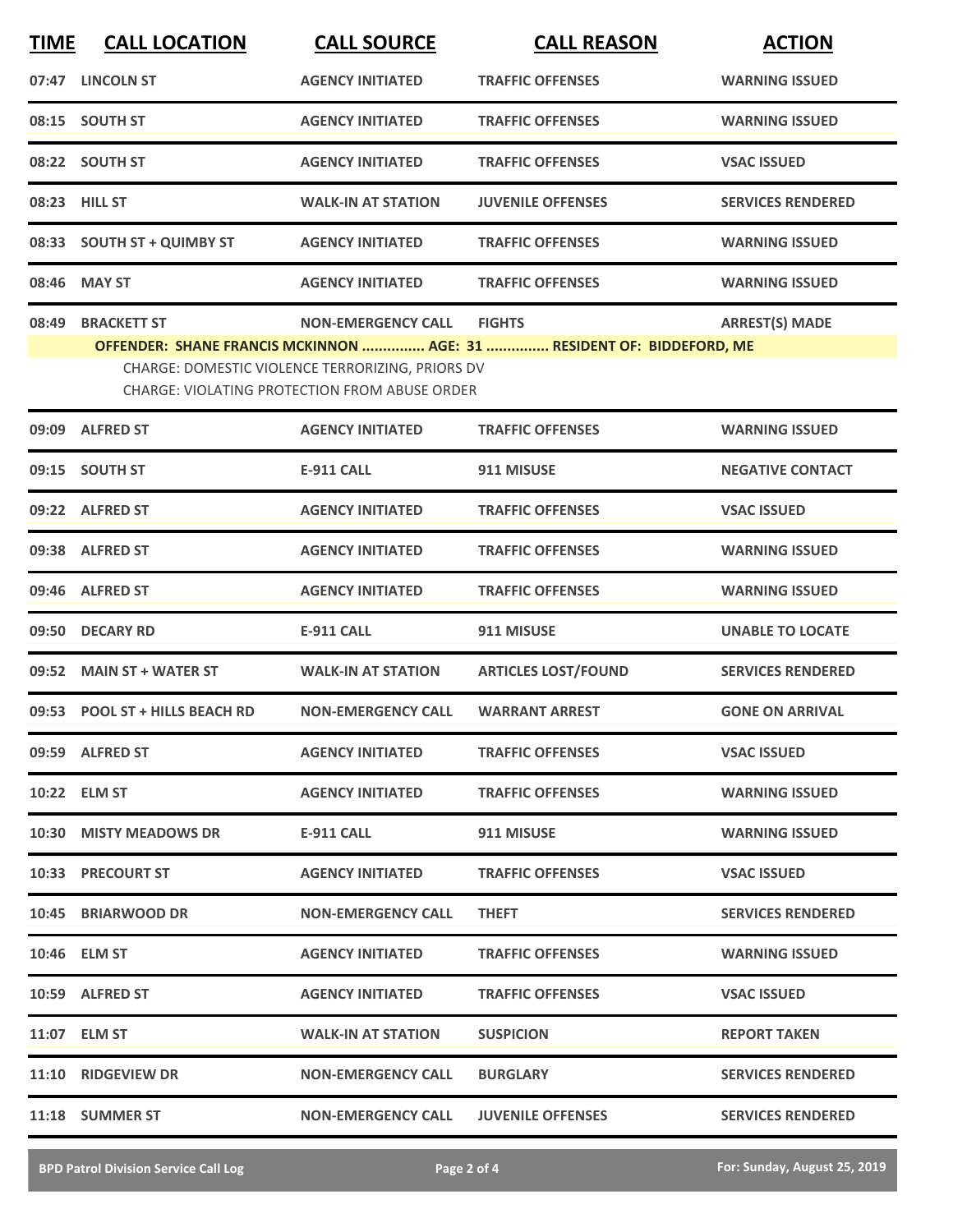| <b>TIME</b> | <b>CALL LOCATION</b>       | <b>CALL SOURCE</b>        | <b>CALL REASON</b>               | <b>ACTION</b>                |
|-------------|----------------------------|---------------------------|----------------------------------|------------------------------|
|             | 11:54 QUIMBY ST            | <b>NON-EMERGENCY CALL</b> | <b>CRIM THREAT / TERRORIZING</b> | <b>REPORT TAKEN</b>          |
|             | 12:17 SULLIVAN ST          | <b>WALK-IN AT STATION</b> | <b>ANIMAL COMPLAINT</b>          | <b>NO ACTION REQUIRED</b>    |
|             | 12:20 ELM ST               | <b>AGENCY INITIATED</b>   | <b>TRAFFIC OFFENSES</b>          | <b>VSAC ISSUED</b>           |
|             | 12:20 WINTER ST            | <b>NON-EMERGENCY CALL</b> | <b>PARKING COMPLAINT</b>         | <b>SERVICES RENDERED</b>     |
|             | 12:39 POOL ST + ALFRED ST  | <b>AGENCY INITIATED</b>   | <b>TRAFFIC OFFENSES</b>          | <b>VSAC ISSUED</b>           |
|             | 13:16 LINCOLN ST           | <b>E-911 CALL</b>         | 911 MISUSE                       | <b>NO ACTION REQUIRED</b>    |
|             | 13:20 LINCOLN ST           | <b>NON-EMERGENCY CALL</b> | 911 MISUSE                       | <b>NO ACTION REQUIRED</b>    |
|             | 13:24 MILE STRETCH RD      | <b>NON-EMERGENCY CALL</b> | <b>ANIMAL COMPLAINT</b>          | <b>REFERRED OTHER AGENCY</b> |
|             | 13:27 SOUTH ST             | <b>NON-EMERGENCY CALL</b> | <b>MESSAGE DELIVERY</b>          | <b>NEGATIVE CONTACT</b>      |
|             | 13:27 ELM ST               | <b>NON-EMERGENCY CALL</b> | <b>ARTICLES LOST/FOUND</b>       | <b>SERVICES RENDERED</b>     |
|             | 13:31 ELM ST               | <b>NON-EMERGENCY CALL</b> | <b>HARASSMENT</b>                | <b>SERVICES RENDERED</b>     |
|             | 13:36 ALFRED ST            | <b>NON-EMERGENCY CALL</b> | <b>ARTICLES LOST/FOUND</b>       | <b>SERVICES RENDERED</b>     |
|             | 14:01 HILL ST              | <b>AGENCY INITIATED</b>   | <b>TRAFFIC OFFENSES</b>          | <b>WARNING ISSUED</b>        |
|             | <b>15:03 MAIN ST</b>       | <b>AGENCY INITIATED</b>   | <b>TRAFFIC OFFENSES</b>          | <b>WARNING ISSUED</b>        |
|             | 15:16 MARINER WAY          | <b>NON-EMERGENCY CALL</b> | <b>CRIMINAL MISCHIEF</b>         | <b>SERVICES RENDERED</b>     |
|             | 15:31 GRAHAM ST + DALE CIR | <b>AGENCY INITIATED</b>   | <b>TRAFFIC OFFENSES</b>          | <b>WARNING ISSUED</b>        |
|             | 15:34 MAY ST + TAYLOR ST   | <b>AGENCY INITIATED</b>   | <b>TRAFFIC OFFENSES</b>          | <b>WARNING ISSUED</b>        |
|             | 15:50 SOUTH ST             | <b>AGENCY INITIATED</b>   | <b>TRAFFIC OFFENSES</b>          | <b>WARNING ISSUED</b>        |
|             | 15:55 ALFRED ST            | <b>NON-EMERGENCY CALL</b> | <b>COURT ORDERED CHECK IN</b>    | <b>SERVICES RENDERED</b>     |
|             | 16:15 ALFRED ST + RAY ST   | <b>AGENCY INITIATED</b>   | <b>TRAFFIC OFFENSES</b>          | <b>WARNING ISSUED</b>        |
|             | 16:17 GREEN ST             | <b>NON-EMERGENCY CALL</b> | <b>MENTAL ILLNESS CASES</b>      | <b>TRANSPORT TO HOSPITAL</b> |
|             | <b>16:46 BOULDER WAY</b>   | E-911 CALL                | UNK SIT                          | <b>UNFOUNDED</b>             |
|             | $17:16$ MAY ST             | <b>NON-EMERGENCY CALL</b> | <b>DOMESTIC COMPLAINTS</b>       | <b>REPORT TAKEN</b>          |
|             | 17:53 ALFRED ST            | <b>AGENCY INITIATED</b>   | <b>TRAFFIC OFFENSES</b>          | <b>VSAC ISSUED</b>           |
|             | 18:04 ALFRED ST            | <b>AGENCY INITIATED</b>   | <b>ALL OTHER</b>                 | <b>SERVICES RENDERED</b>     |
|             | 18:05 ELM ST               | <b>NON-EMERGENCY CALL</b> | <b>SUSPICION</b>                 | <b>SERVICES RENDERED</b>     |